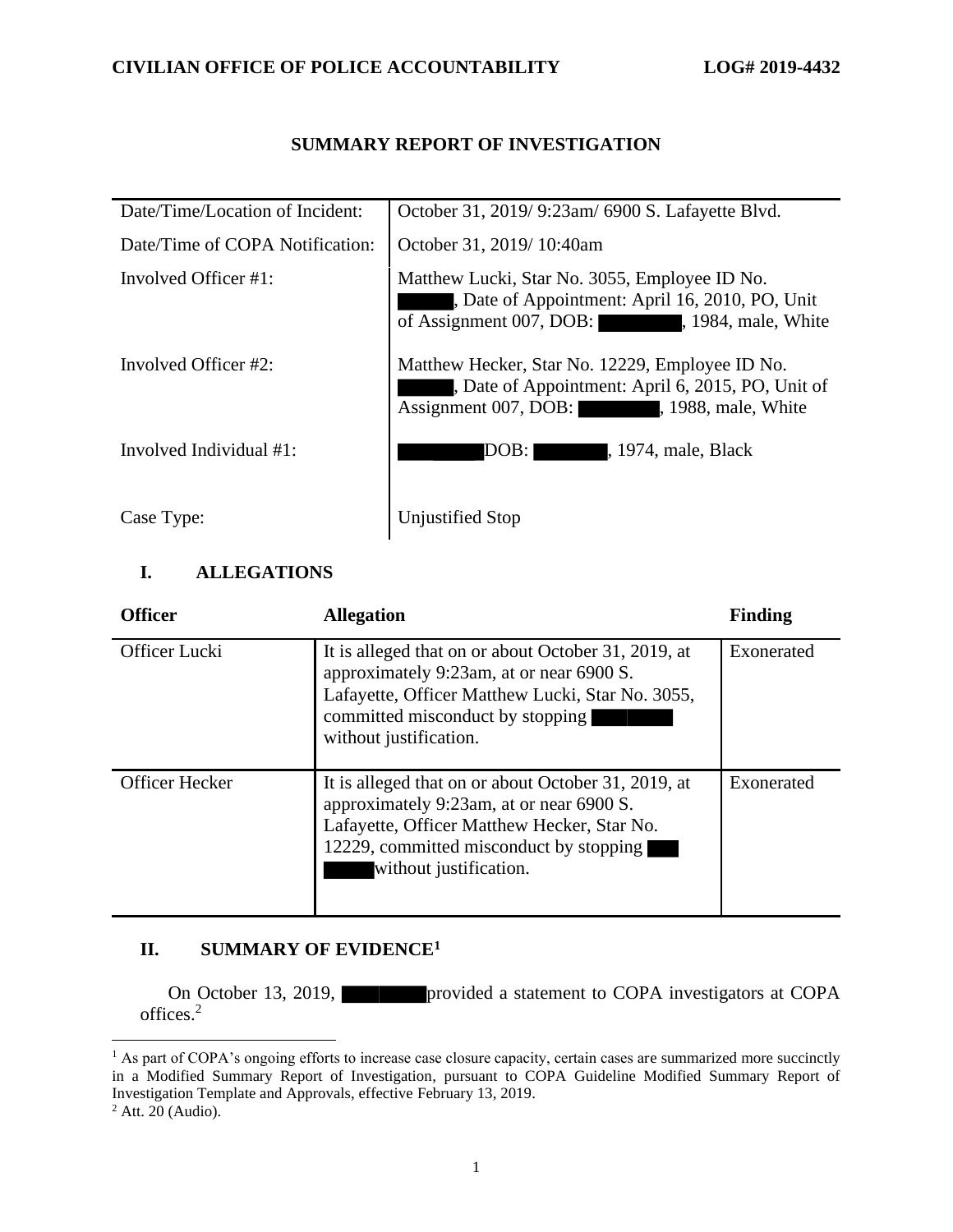On the day of the incident, had been driving his vehicle attempting to visit a friend who lived at **Perry Ave.** While was driving slowly back and forth on different blocks looking for Perry Avenue, he noticed an unmarked police vehicle. **In all alter noticed** the vehicle trailing him as he crossed  $71<sup>st</sup>$  and Vincennes Ave. who stated that he was unfamiliar with the area, stopped his vehicle in the vicinity of  $\overline{\phantom{a}}$ . Wentworth, believing that address to be Perry Ave. then parked and climbed the porch of the building at Wentworth. noticed that the unmarked police vehicle performed a U-turn and pulled over nearby. stood on the porch of the Wentworth Avenue location knocking on the door and calling his friend for about six to seven minutes and the police vehicle remained.

then got back in his car and was followed by the police vehicle to the vicinity of  $69<sup>th</sup>$ and Lafayette Avenue, at which time the police vehicle pulled over. A uniformed officer, now known to be Officer Lucki, exited the police vehicle and approached the driver's side of car. Another officer, now known to be Officer Hecker, approached on the passenger's side of car. Officer Lucki told that he pulled him over because one of taillights was out and because was making frequent stops. told Officer Lucki that the officer had been following him and waiting for him. Officer Lucki denied that was the case and took license to run in his police vehicle. When Officer Lucki returned the license, told Officer Lucki that the officers had been following him. Officer Lucki reiterated that had been making frequent stops.

stated to COPA investigators that he believed he was racially profiled because the officers had no other reason to stop him and because the officers waited five to six minutes before stopping him. **Also mentioned that he was headed in one direction and the officers** were headed in another when the officers made a U-turn to follow on Lafayette Avenue. also told COPA investigators that one of his taillights looked like it was out.

The body-worn camera ("BWC") video of Officer Lucki<sup>3</sup> and Officer Hecker<sup>4</sup> show the officers pulling over. The video is consistent with recounting of the stop. Officer Lucki asks for license and tells that his taillight is out. When states that the officers had been waiting for him, Officer Lucki admits to seeing driving around and thinking that it was weird that kept pulling over but denies waiting for **Officer** Lucki also gives directions to reach Perry. Officer Hecker does not speak to

#### **III. ANALYSIS AND CONCLUSION**

*Analytical summary and findings:*

Department members are prohibited from engaging in racial profiling and bias based policing activities.<sup>5</sup> Specifically, when making routine law enforcement decisions, including

<sup>3</sup> Att. 10.

 $4$  Att. 9.

<sup>5</sup> G02-04 Prohibition Regarding Racial Profiling and Other Biased Based Policing.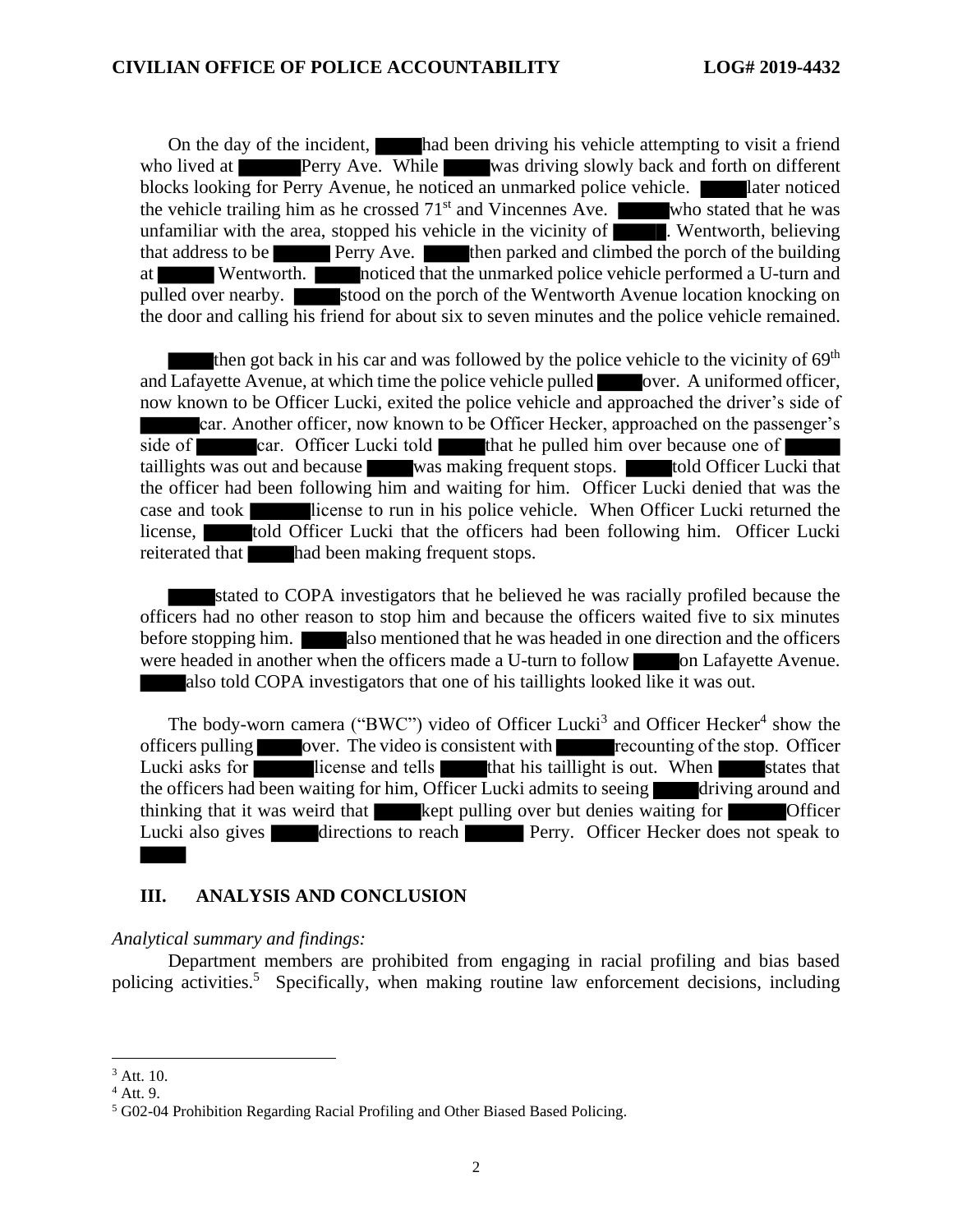traffic stops, members may not use race or ethnicity.<sup>6</sup> Failing to follow this directive is a violation of Rule  $6.7$ 

Based on clear and convincing evidence, COPA finds that allegation of an unjustified stop against Officer Lucki and Officer Hecker is **Exonerated**. **and admits that one** of the taillights in the car may have been out, which was the reason the officers provided for his stop. Officers are charged with enforcing compliance ordinance violations.<sup>8</sup> A nonfunctioning taillight is a compliance ordinance violation and is thus sufficient to justify the stop of And, to the extent that believed that the officers were unfairly focusing attention on him, admits that prior to the stop he had been driving around slowly, unsure of the address of his friend's home. **also stated that he walked up to the door of a home that he believed might be the** address of his friend and stood there for several minutes. Even if only stopped once and not multiple times as Officer Lucki stated, admitted behavior can still be reasonably considered suspicious by officers regardless of **race**.

Also, although there is no basis to conclude that Mr. is not credible, based on the comportment of Officer Lucki and Officer Hecker when interacting with as captured on their respective BWCs, there is also no basis for any adverse credibility determination with respect to the officers. For example, when Officer Lucki entered the police vehicle to run license, he indicated to Officer Hecker, in a gruff manner, that he was not waiting for and that he was not concerned about Although the officer's comments were unpleasant, their unvarnished nature, outside of the earshot of **the earshot of the support Officer Lucki**'s assertion that the officers were not targeting For the above reasons, the evidence does not support that the officers' stop of was unjustified. allegations against Officer Lucki and Officer Hecker are **Exonerated.**

#### Approved:



Angela Hearts-Glass *Deputy Chief Investigator* 8-26-2021

Date

 $6$  G02-04 (III)(B).

 $7$  Rule 6 – Disobedience of an order or directive, whether written or oral.

 $8$  S04-14-04 (A)(1).